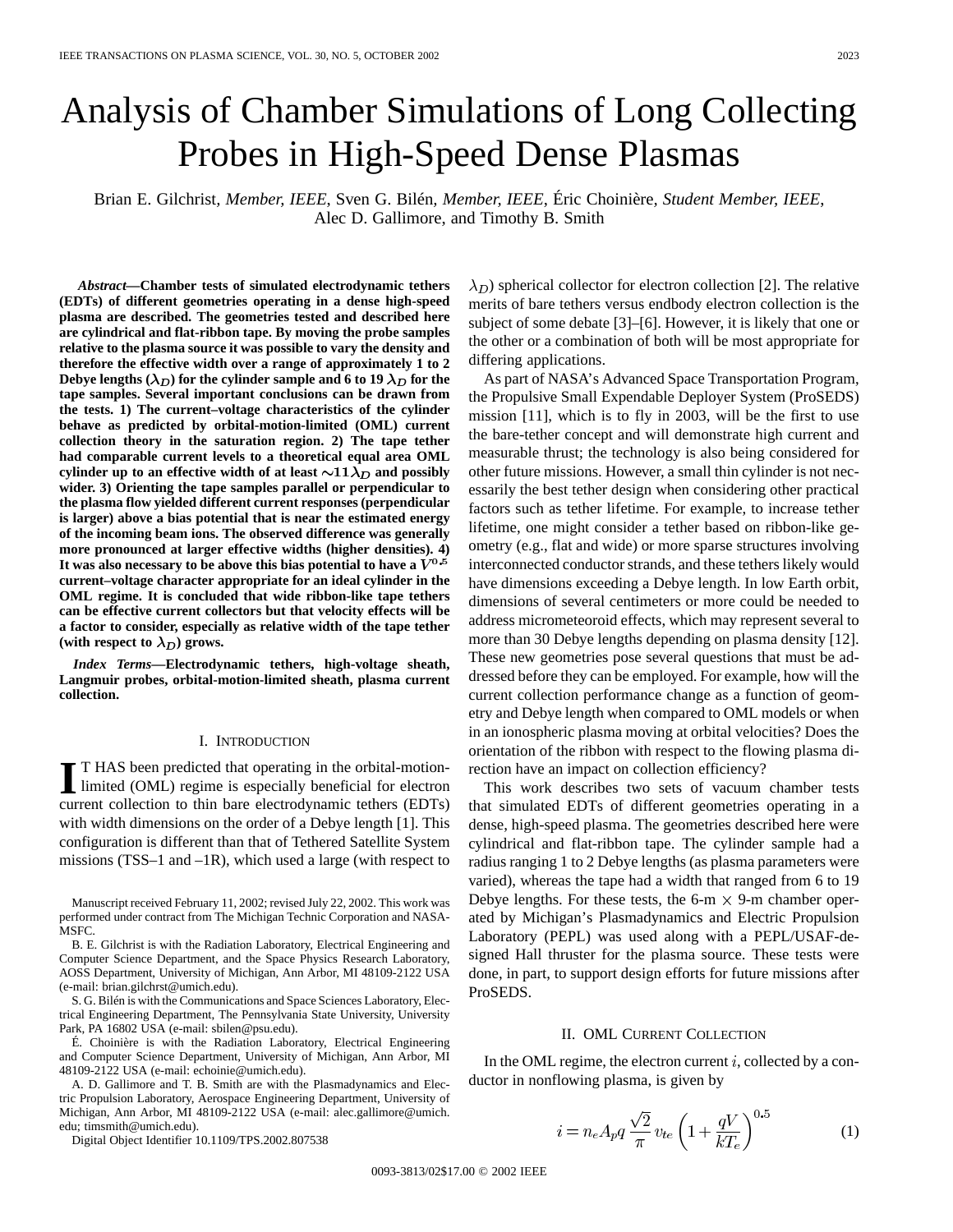

Fig. 1. PEPL LVTF as configured for tests.

where  $n_e$  is the electron number density in  $m^{-3}$ ,  $T_e$  is the electron temperature (K),  $A_p$  is the probe area in m<sup>2</sup>, q is the electron charge magnitude, and  $k$  is Boltzmann's constant.  $V$  is the applied potential with respect to the plasma potential, i.e.,  $V = V_{\text{applied}} - V_{\text{plasma}}$ . The thermal velocity here is given by  $v_{te} = \sqrt{kT_e/m_e}$ , where  $m_e$  is electron mass. For high potentials  $(V \gg kT_e/q)$ , (1) reduces to

$$
i = n_e A_p q \frac{\sqrt{2}}{\pi} \left(\frac{qV}{m_e}\right)^{0.5}.
$$
 (2)

We see that for large potentials, the current collected is independent of electron temperature and scales as the square root of the potential.

# III. EXPERIMENTAL SETUP

# *A. Chamber Description and Setup*

PEPL has as its centerpiece the Large Vacuum Test Facility (LVTF), a cylindrical stainless-steel-clad tank that is 9 m long and 6 m in diameter [14]. The facility has seven nude cryopumps backed by two 2000 cfm (56 600 l/s) blowers and four 400 cfm (11 300 l/s) mechanical pumps. These pumps give the facility a combined pumping speed of 500 000 l/s on air and 240 000 l/s on xenon and provide the ability to reach a high vacuum  $({\sim}10^{-7}$ torr). Fig. 1 is a diagram of the LVTF as it was set up for these tests.

Two positioning tables were used to change the separation distance between the thruster and sample plane and to locate the sample under test directly along the thruster's centerline. The thruster was mounted on an  $x-y$  table that could move axially over a 1.0-m range and over a sufficient radial range to cover all samples. The samples were mounted on an aluminum frame that was connected to an axial table that could span a 1.5-m axial range (samples are described in more detail below). Combined



Fig. 2. Schematics of samples used for both test sets: (a) reference cylinder and (b) tape.

| TABLE I                                                |  |  |  |  |  |  |  |
|--------------------------------------------------------|--|--|--|--|--|--|--|
| <b>DESCRIPTIONS OF SAMPLES USED FOR BOTH TEST SETS</b> |  |  |  |  |  |  |  |

|        | Sample             | 1         | 2              | 3               |
|--------|--------------------|-----------|----------------|-----------------|
|        | <b>Description</b> | Reference | Perpendicular  | <b>Parallel</b> |
|        |                    | Cylinder  | <b>Tape</b>    | <b>Tape</b>     |
| first  | length, $l$ (cm)   | 10.0      | 9.4            | 9.2             |
| test   | Width, $w$ , or    | 0.28      | $1.9$ (top) to | $2.0$ (top) to  |
| set    | Diameter, $d$ (mm) |           | 2.1 (bottom)   | $2.2$ (bottom)  |
| second | length, $l$ (cm)   | 29.5      | 29.5           | 29.5            |
| test   | Width, $w$ , or    | 0.28      | $2.0$ (top) to | $2.0$ (top) to  |
| set    | Diameter, $d$ (mm) |           | 2.4 (bottom)   | 2.3 (bottom)    |

table movement allowed thruster-sample separation distance to change from  $\sim$ 1 to  $\sim$ 3 m. Changing separation distance was the primary mechanism for changing the plasma density seen at the sample plane.

## *B. Samples*

Three different sample types are reported on here for use during these tests: cylindrical and flat-ribbon tape oriented parallel and perpendicular to the flow. Tungsten metal was used for all samples to ensure that they would endure the expected high temperatures that were caused by the collection of high-energy electrons to the samples' surfaces. During the first set of tests, the samples were approximately 10 cm in length, whereas during the second set of tests, they were approximately 30 cm in length. Two tape samples were used in both test sets, one where the width dimension was perpendicular to the plasma flow, the other with the width dimension parallel to the plasma flow. The thickness of the tape was  $t = 0.1$  mm. Schematic representation of the samples is given in Fig. 2. Sample descriptions are summarized in Table I. Note that, due to the fabrication method, it was difficult to achieve width uniformity and exact matches in sample size for the tape samples. Table I documents this by indicating tape-width measurements at the sample tops and sample bottoms capturing the width nonuniformity. Total area differences between the samples are small, with the perpendicular tape having  $\sim$ 2% more area than the parallel tape in the first test set and the converse in the second test set.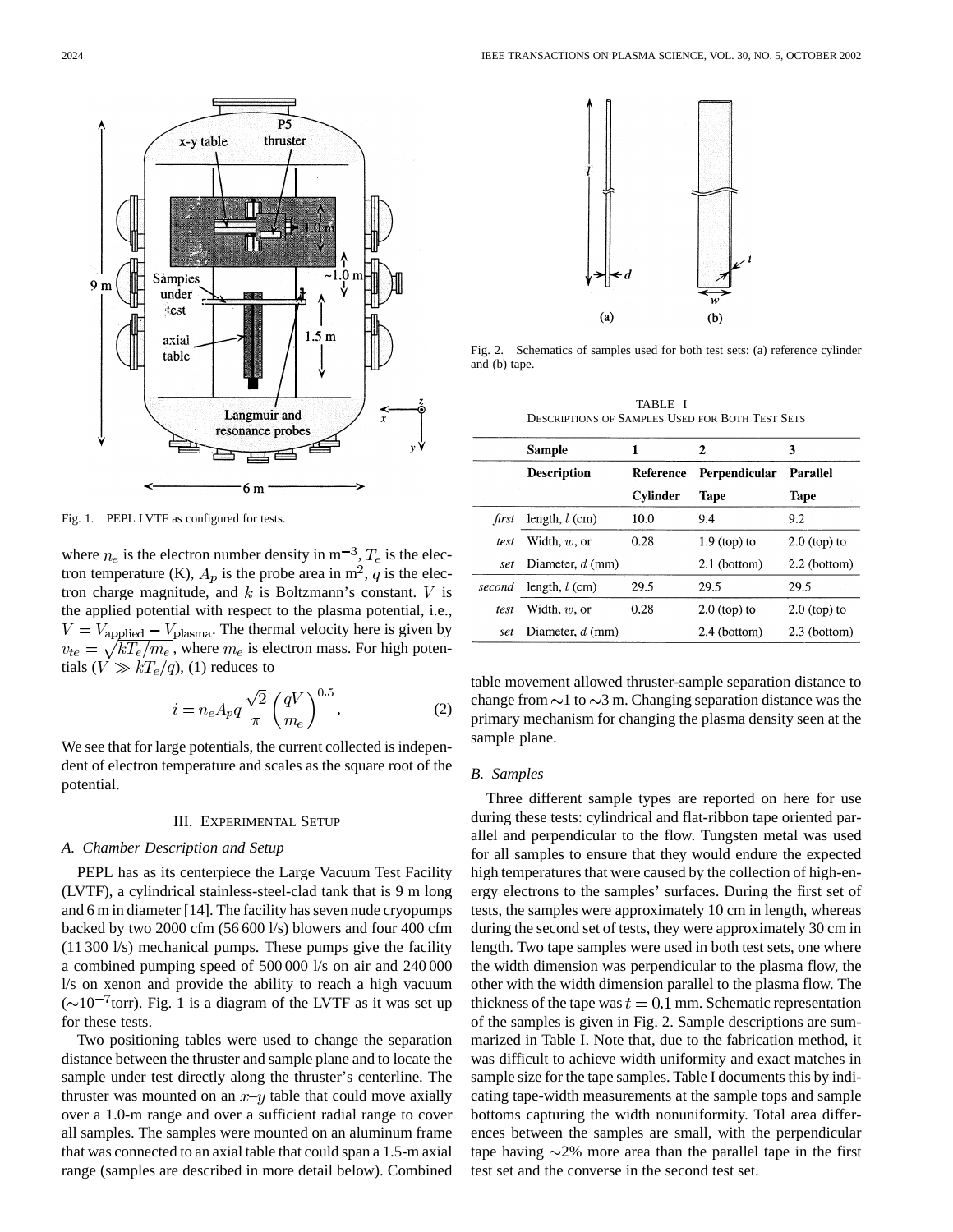

Fig. 3. Picture of the sample support structure for the second test set; structure for the first test set was very similar.

All samples were soldered to the center conductor of a bulkhead safe high voltage (SHV) connector; the connector–sample interface was then covered with vacuum epoxy. This sample assembly was then mounted in a piece of stainless-steel flashing, which also functioned as the sample mounting plate. These mounting plates served as localized ground planes and were themselves electrically connected to the sample support frame. For both test sets there existed a minimum of 10-cm clearance between the samples and the frame. A picture of the setup is shown in Fig. 3.

Due to the energetic electron bombardment of the samples under high potentials, the samples would tend to heat up very quickly and probably exceed the melting temperature of most metals. Tungsten was, therefore, used for all samples because it has a melting temperature of 3695 K, which is significantly higher than other metals with low resistivity, such as copper, silver, or gold. Tungsten has a resistivity of  $\rho = 5.51 \times 10^{-6}$  $\Omega$ ·cm, which is within a factor of 2–3 of these other metals.

By performing the following qualitative analysis, we can determine expected worst case temperatures for the tungsten during current collection. First, we assume the probe is thermally isolated, the surface is equipotential, and finally that all electrons collected at the surface (i.e., the electron current to the sample) have been accelerated to the potential of the sample. Then, the power heating the sample is simply  $P(V) = I(V)V$ , where V is the accelerating potential and the current  $I$  is a function of  $V$ . Fortunately, as the sample's temperature increases, so does its spectral emissivity,  $\varepsilon$ , which slows down runaway heating slightly. (The electron emission will also increase, but as we show below, for temperatures of our samples, this is negligible. For our estimate here, we assume  $\varepsilon = 0.15$  and constant.) Using Stefan–Boltzmann's Law, we find the temperature  $T$  of the wire to be

$$
T(V) = \left(\frac{P(V)}{\sigma A_p \varepsilon}\right)^{0.25}
$$
 (3)

where  $\sigma = 5.6696 \times 10^{-8}$  W/m<sup>2</sup>·K<sup>4</sup> is the Stefan–Boltzmann constant and  $A_p$  is the surface area of the sample. From this equation, we see that  $T$  is a function of  $V$ . We also note that since P is linearly dependent on  $A_p$  in the OML collection



Fig. 4. P5 thruster.

TABLE II THRUSTER OPERATING PARAMETERS FOR BOTH TEST SETS

| <b>Parameter</b>                         | <b>First Test Set</b> | <b>Second Test Set</b> |  |
|------------------------------------------|-----------------------|------------------------|--|
| Chamber Pressure, Average (torr)         | $6.5 \times 10^{-6}$  | $4.9 \times 10^{-6}$   |  |
| Discharge Voltage, $V_d$ (V)             | 100                   | 100                    |  |
| Discharge Current, $I_d(A)$              | 5.3                   | 4                      |  |
| Inner Magnet Current, $I_{im}$ (A)       | 2.99                  | 1.04                   |  |
| Outer Magnet Current, $I_{\text{om}}(A)$ | 1.99                  | 1.03                   |  |
| Cathode Voltage, $V_c$ (V)               | $-19.7$               | $-19.2$                |  |
| Heater Voltage, $V_{\text{htr}}$ (V)     | $-7.1$                | 6.0                    |  |
| Anode Flowrate, $\dot{m}_o$ (sccm)       | 60                    | 45                     |  |
| Cathode Flowrate, $\dot{m}_c$ (sccm)     | 6                     | 6                      |  |

regime and  $A_p$  is found in the denominator of the right-hand side of (3), surface area drops out of the equation. This means that neither increasing nor reducing the surface area will alleviate heating issues. Calculations show that at potentials above  $\sim$ 300–400 V for the plasma densities of these tests, the tungsten is in danger of melting. Hence, a second temperature mitigation method is needed if potentials higher than these values are used. By pulsing voltages at a low duty cycle, the sample is given a chance to cool off before the next pulse of high voltage heats it. The on-time must be short because the heating occurs quickly, on the order of tens of milliseconds.

The possibility of thermionic emission due to wire heating has been considered. At the highest applied voltages and positions closest to the thruster, the tungsten samples would briefly glow an orange-yellow color, indicating a temperature in the 2000 K range. Maximum possible thermionic emission currents from tungsten can be estimated from the Richardson–Dushman emission equation for a clean metal surface [15]. Even at these temperatures, electron emission currents fall below 1 mA/cm<sup>2</sup>, which is  $\langle 2\%$  of the collected current. Indeed, the use of tungsten as emitters has the disadvantage that it must be heated to very high temperatures in order to emit significant levels of current [15].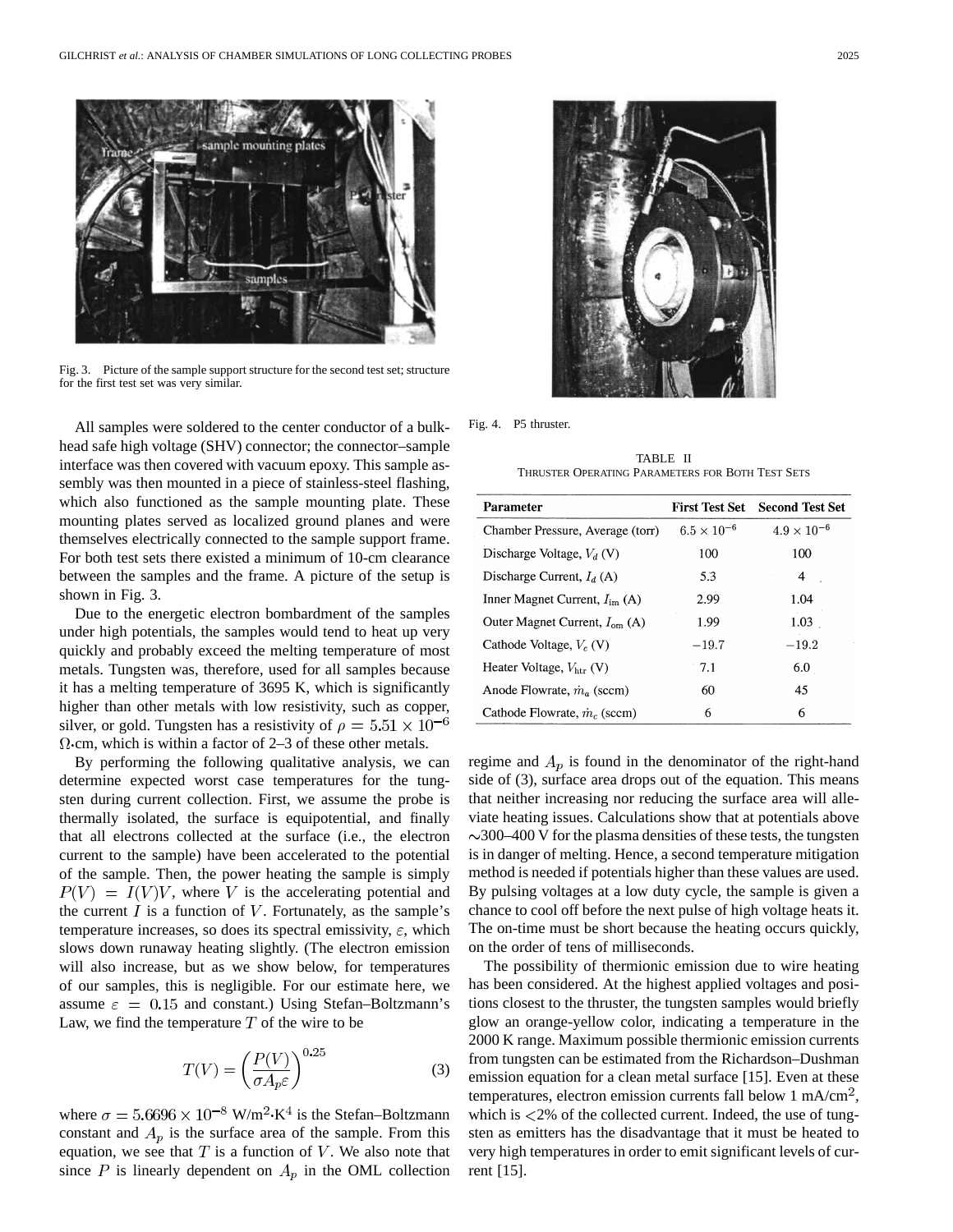

Fig. 5. Schematic of the test equipment setup.

## *C. Thruster Description and Operating Conditions*

The PEPL/AFRL "P5" 5-kW-class Hall-effect thruster was used to provide a flowing plasma for these experiments. A detailed description of the P5 thruster is given by Haas *et al.* [16] and a picture of this thruster is shown in Fig. 4. When operating nominally, the P5 plasma is too fast and dense for the conditions that were needed; hence, for these tests the thruster was set at off-nominal conditions in order to lower the plasma velocity and density seen along the thruster's axial direction. The P5 operating conditions for both sets of tests are given in Table II.

At the time of the tests, the emitted beam energy could only be estimated ( $\sim$ 20–50 eV assuming a 100-V discharge voltage) since the discharge voltage was below the nominal thruster operating range and sensors were not available to help resolve the character of the P5 flow. Recently, additional tests using laser-induced fluorescence (LIF) measurements have allowed us to better estimate bulk and near-field ion beam velocity for the Table II conditions.

The LIF measurements used an argon-ion pumped Coherent dye laser system (model 899-29) to characterize the near-field plume plasma of the P5 Hall thruster. This ring dye laser is capable of outputting a continuous single-frequency beam on the order of 0.1 to 1.0 W with a line width of 1 MHz from 375 nm (near UV) to 900 nm (near IR). The laser system, operated at the 605.1-nm absorption line of singly ionized xenon, was used to perform plume diagnostics (velocimetry, relative density, temperature measurements, etc.) on the P5 Hall thruster. The measurements were based on a three-beam multiplex configuration, pioneered by Keefer [18] and expanded by Williams [19], [20], which yields simultaneous azimuthal, axial, and radial velocity components.

The LIF measurements were taken at a distance of 63 cm from the thruster, which, as will be seen, is closer than the zone for the simulated tether measurements. However, because the momentum transfer collision mean-free path was on the order of several tens of meters, these LIF measurements are believed to be representative of our experimental zone near the central axis. The results indicate that the total beam energy values along the thruster's boresight were approximately 37 and 45 eV for Test-1 and Test-2 power settings, respectively. An experimental error of several electronvolts is estimated.

## *D. Data Collection and Measurement System*

*1) Current–Voltage Measurement System:* A schematic of the current–voltage measurement system is given in Fig. 5. The system consisted of a Universal Voltronics BRC 20 000 HV power supply connected to the tether samples by way of a switch box inside the chamber. The HV power supply was controlled via RS-232 by the computer controller running a custom virtual instrument (VI) under LabVIEW. The computer commanded the HV supply to a specified voltage and then quickly back to zero (within 50–100 ms) to minimize sample heating. Before returning to zero, the supply's internal voltage sensor reported back the actual voltage obtained. We verified that the supply pulses were long enough such that the voltage had reached a steady-state value. An American Aerospace Controls 835-2-10 current sensor (ammeter) was used to measure current. To increase sensitivity, the HV supply line was looped through the sensor ten times. Since the output of the ammeter was a voltage signal, an HP 34401A voltmeter was used to measure it and, in conjunction with the voltage measurement described above, these values were recorded as voltage–current pairs.

*2) Plasma Parameter Measurements:* Vertically oriented (perpendicular to the flow) Langmuir probes (LP) were used to measure the plasma environment. The LP sweeps were made by a Keithley 2410 source electrometer and collected via a custom LabVIEW script using a computer controller (Fig. 5).

A pressure map of the LVTF was generated after the tether experiments [21] and it was determined that the true xenon pumping speed with four pumps (the configuration used in these tests) is 140 000 l/s. This map was created by using a rake of five calibrated ion gauges that was swept through approximately 35% of the vacuum chamber (assuming symmetry this accounts for 70% of the tank or the entire thruster plume region of the engine). The thruster (cold flow) was operated at a number of mass flow rates and more than 800 points were collected in the pressure mapping measurements and, along with associated particle-in-cell modeling, is reported in [21]. Thus, a good understanding of the average chamber pressure present for the tether tests is available.

Using the chamber pressure values and recently measured charge exchange collision cross sections [22], [23] with an average ion beam energy of 45 eV for both test cases, various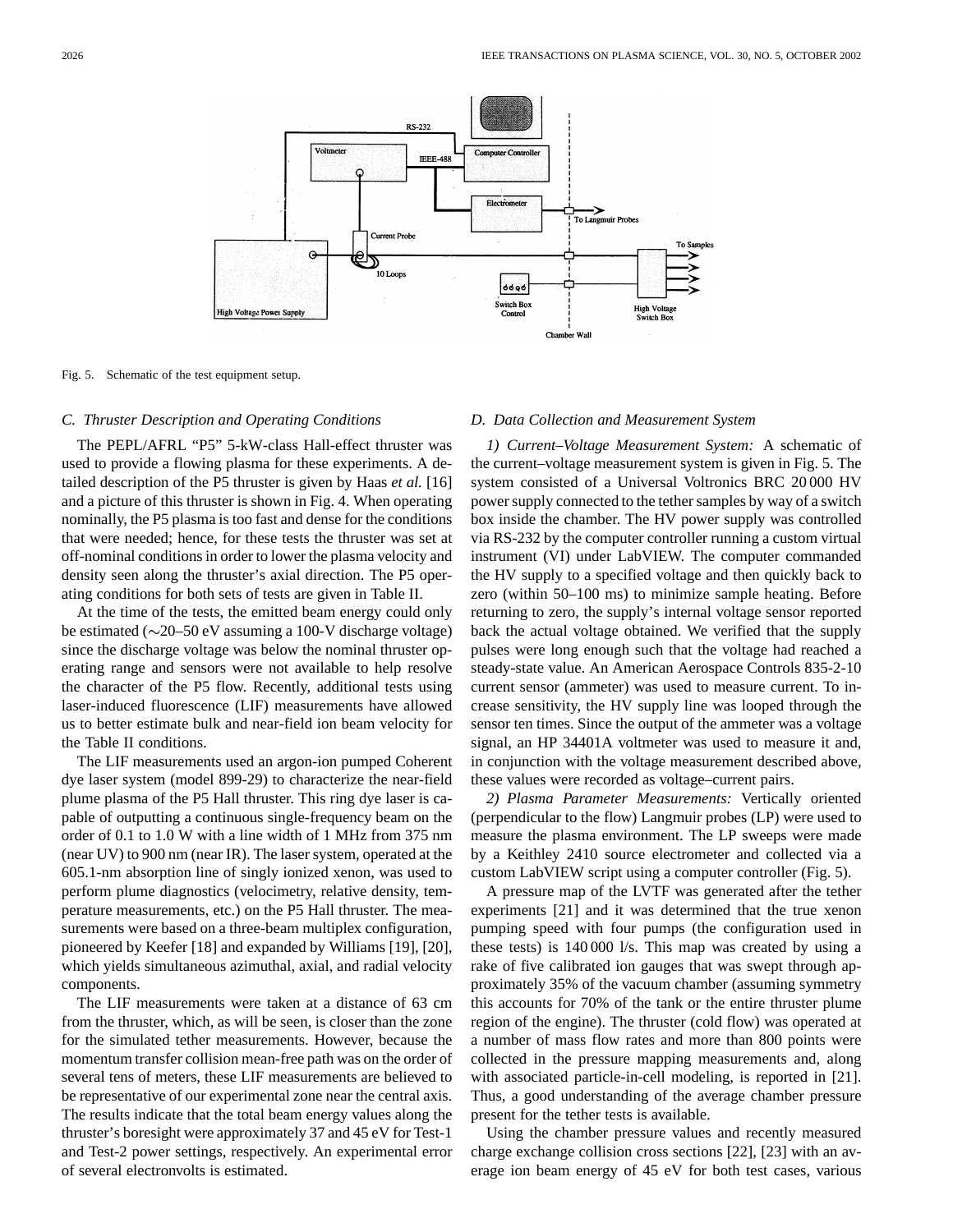| <b>Collision</b>            | <b>First Test Set</b>             | <b>Second Test Set</b>                              |  |
|-----------------------------|-----------------------------------|-----------------------------------------------------|--|
|                             |                                   | $6.5 \times 10^{-6}$ torr $4.9 \times 10^{-6}$ torr |  |
|                             | <b>Chamber Mean Free Path (m)</b> |                                                     |  |
| XeII + XeI Charge Exchange  | 6.5                               | 8.6                                                 |  |
| XeIII + XeI Charge Exchange | 13.0                              | 17.3                                                |  |
| Ion-Neutral Elastic         | 80.9                              | 77.4                                                |  |
|                             | <b>Beam Survival Percentages</b>  |                                                     |  |
| Beam Survival at 0.75 m     | 90%                               | 92%                                                 |  |
| Beam Survival at 1.0 m      | 86%                               | 90%                                                 |  |
| Beam Survival at 3.0 m      | 65%                               | 72%                                                 |  |

TABLE III MFPS AND ION BEAM SURVIVAL PERCENTAGES

mean-free path (MFP) lengths were calculated and are shown in Table III. The calculations assumed that 10% of the beam is composed of  $Xe^{++}$  and the rest is singly ionized xenon. It is believed this is conservative given the fact that the P5 was operated at only 100-V discharge potential and hence would not be expected to have too many multiply charged ions. As can be seen in Table III, the single ion-neutral charge exchange  $(XeII +$ XeI) MFPs are approximately 6.5 and 8.6 m for test cases 1 and 2, respectively, while the respective double ion–neutral (XeIII + XeI) MFPs are between 13 and 17 m for both cases.

By applying Beer's Law to find the ion beam survival rate (taking into account the weighting of the  $Xe^+/Xe^++$  beam fraction), it is found that some 90% or more of the beam ions reach the tether samples 1 m from the thruster for both cases. At the far axial point of interrogation (3 m), far less than half of the beam ions have been lost to charge exchange. The low-energy charge exchange ions are free to diffuse throughout the 6-m  $\times$ 9-m volume of the vacuum chamber and essentially create a low-density plasma through which the beam ions flow. While it is difficult to directly estimate the background density that should result from the charge exchange ion production, if it is assumed that the charge exchange plasma is produced in a 6-m long by 30-cm diameter cylinder along the beam axis and is free to diffuse throughout the chamber volume, the plasma density should be well below 1% of the beam density. Thus, it is believed that a large majority of the particles that reach the tether samples—even 3 m from the thruster—are beam ions.

# IV. DATA

In order to better understand the data presented here, we present first the plasma environment for both test sets and then the data collected during those tests.

## *A. Plasma Environment*

Fig. 6 reports the measured plasma density and temperature as a function of distance for both test sets. By positioning the sample plane closer and farther from the thruster, we were able to obtain approximately a factor-of-10 change in plasma density. The density values shown here were extracted from the electron saturation regime of data collected by our vertically



Fig. 6. Plasma parameters measured for both test sets.



Fig. 7. Debye lengths derived for both test sets.

oriented reference cylinder probe, where the data is seen to saturate according to OML theory, i.e., we observe a linear relation between the square of current  $(I^2)$  and voltage (see Figs. 10) and 11).

The high-speed directional flow of the plasma is believed to be responsible for the observed delay in the current saturation (saturation occurred in the 75–100 V range on the reference cylinder). Langmuir probe sweeps were also performed over a smaller range (-21 V  $\leq$  V  $\leq$  +21 V) with the intent of determining the plasma parameters independently. However, the swept voltage range was insufficient to achieve current saturation and it was therefore decided to use the electron saturation data from the reference cylinder to determine the electron density. The electron temperatures shown in Fig. 6 were determined using the electron retardation regime data from the Langmuir probe sweeps. In addition, we were able to establish that over at least a  $\pm 15$ -cm radial distance from the central axis there is less than 10% variation in plasma density.

Fig. 7 shows the calculated Debye lengths for both test sets  $(\lambda_D = \sqrt{\epsilon_0 k T_e / q^2 n_e})$ . The cylindrical sample had a radius  $r = d/2 = 0.14$  mm, so we can see from the Debye lengths obtained that the cylinder's diameter spanned a range of  $\sim 1-2\lambda_D$ . The tape width of  $\sim$ 2–2.4 mm represents from 6 to 19 times the Debye length. This ability to span from scalelengths on the order of  $\lambda_D$  up to many times  $\lambda_D$  allows us to examine the limits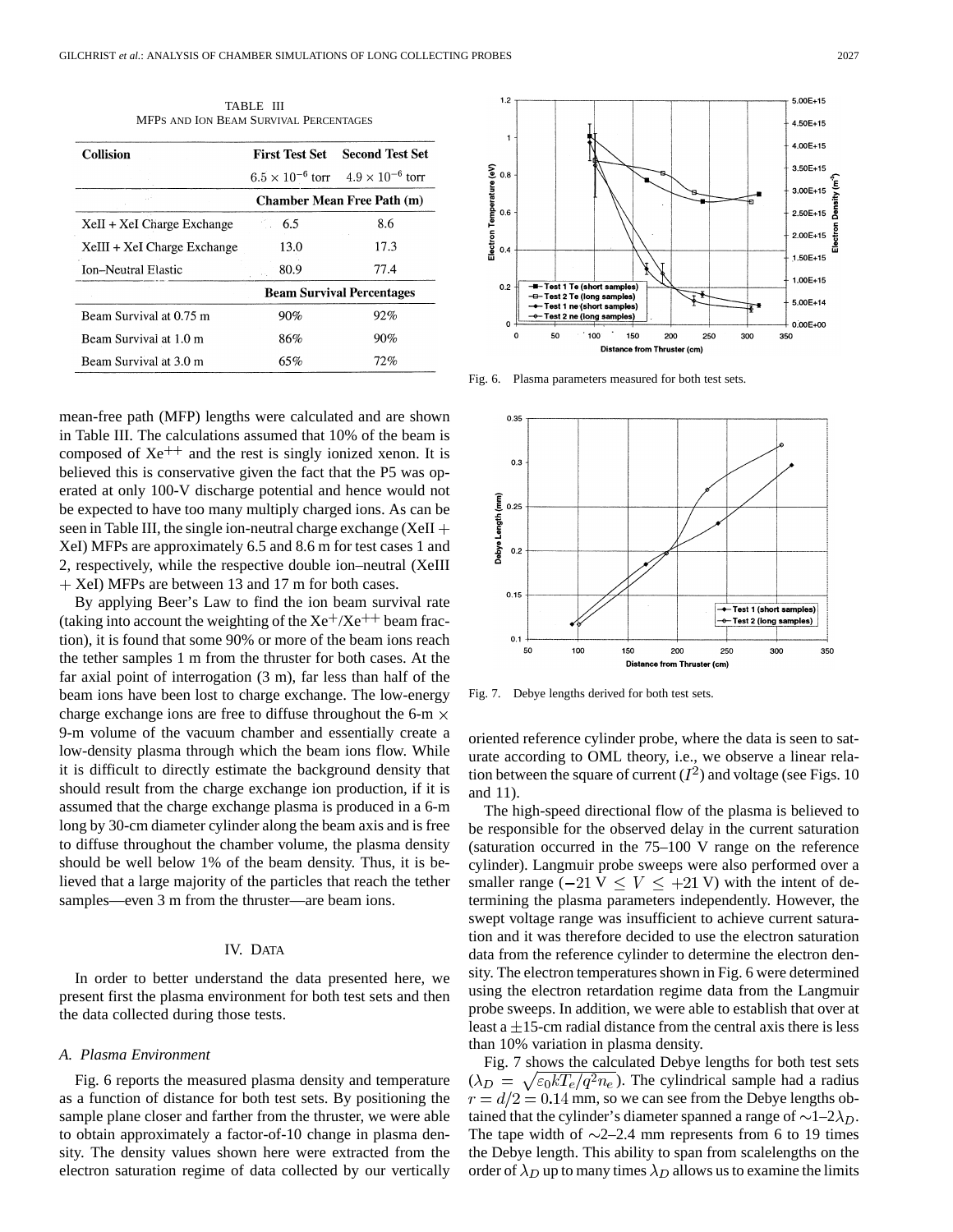

Fig. 8. Current as a function of voltage for the tape and cylinder geometries from the second test set at separation distances of (a) 305 cm, (b) 230 cm, (c) 187 cm, and (d) 100 cm.

of the OML model of current collection and provides data complementary to that reported in [17].

# *B. Current Collection Data*

The first data figure (Fig. 8) plots the current as a function of voltage for the tape and cylinder geometries from the second test set (Test 2) at separation distances of 305, 230, 187, and 100 cm, respectively, which represent lower to higher plasma densities (see Fig. 6). Note that the zero potential reference point in these plots is chamber ground, which means that the plasma potential has not been removed. They also include two cylindrical OML-current-model curves for comparison purposes to answer roughly what would be the expected OML response as described in (1) for a small probe in a stationary plasma. For the reference cylinder, (1) has been "fitted" to the data using a 7-V plasma potential (close to the measured plasma potential using the Langmuir probe), the reference cylinder radius of 0.14 mm, and a plasma density value that optimized the fit to the reference cylinder data. Using this fitting process, the resulting density values for all probe distances are within 5% of the values given in Fig. 6. Using these "derived" values, which allows more straightforward comparison of collected currents, a second cylindrical-OML response curve is plotted using a cylinder perimeter equal to the tape perimeter (this resulted in an equal area cylinder radius of  $\approx 0.73$  mm). In general, this second OML response for the tape samples is near the experimental data at the furthest two separation distances, but overpredicts the experimental data at the two shortest distances where the effective tape width is larger in terms of  $\lambda_D$ . It is also noted that at all distances and for both the reference cylinder and tape samples, the OML-curve predictions rise more rapidly than the experimental data at the lower potentials. Finally, it is noted that the parallel and perpendicular tape orientation data deviate from each other at a potential near a 50-V bias.

Fig. 9 duplicates the information in Fig. 8 for Test 1 at distances of 315, 241, 168, and 94 cm. The equation(1) fit to the reference cylinder uses a 7.5-V plasma potential and density values that are within 4% of the Fig. 6 values. The equal-area-cylinder OML plot used to compare with the tape probes had a radius of 0.67 mm, which was appropriate for the parallel tape probe. The perpendicular probe area is approximately 2.7% smaller. In general, the equal-area OML cylinder agrees with the tape data at the three farthest distances. The 94-cm tape response appears close but could be starting to underperform the OML prediction. A rather sharp deviation in the parallel tape response is seen in the 315-cm data [Fig. 9(a)] near 220 V and a similar, but slower, shift is seen in the perpendicular data around 300 V. We have no clear explanation for this shift. The deviation between parallel and perpendicular data seen clearly in the Test 2 data (Fig. 8) is less obvious in the Test 1 data except for the closest distance [Fig. 9(d)].

The Test 2 and 1 measured data (Figs. 8 and 9, respectively) have also been plotted again as  $I^2$  versus V in Figs. 10 and 11 along with best fit straight lines in the linear regions of each dataset. In each case, the best fit to the slope was obtained by first using the Fig. 6 plasma density data and then adjusting the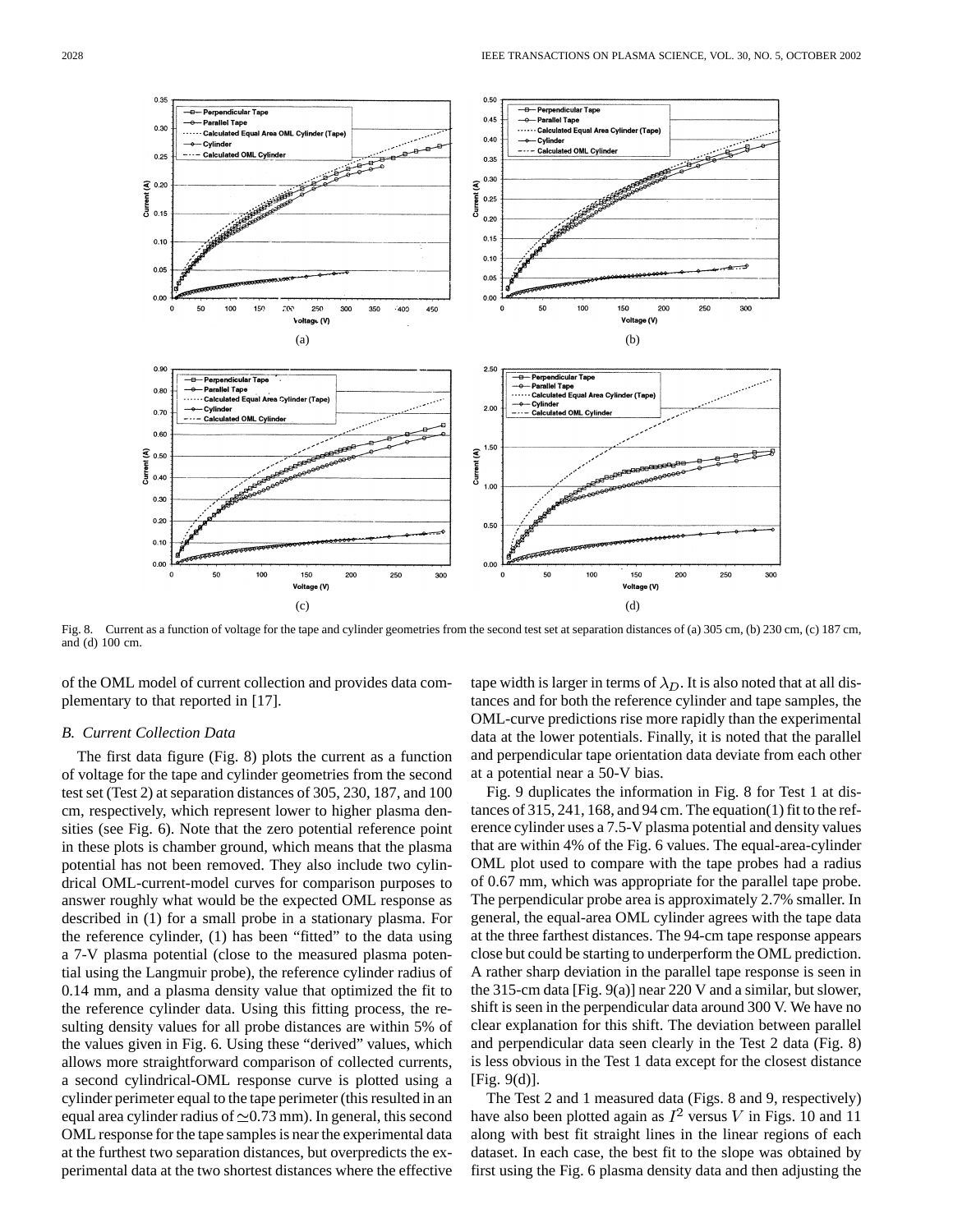

Fig. 9. Current as a function of voltage for the tape and cylinder geometries from the first test set at separation distances of (a) 315 cm, (b) 241 cm, (c) 168 cm, and (d) 94 cm.

total collection area (same as adjusting the perimeter or effective radius for a common probe length). An area efficiency factor is quoted in the plot legend for each curve that shows a similar reduction in effectiveness as suggested from Figs. 8 and 9.

Figs. 10 and 11 are useful to illustrate the region where the  $V^{0.5}$  behavior is achieved for each data set. It is noted that for the farthest distance perpendicular tape measurement of Test 2 [Fig. 10(a)] and for the three farthest distances of Test 1 [Fig.  $11(a)$ –(c)], the applied voltage bias was allowed to increase up to 500 V. The tape samples in all of these cases are observed to have the current response fall below a  $V^{0.5}$ behavior above 225 V in one case and above the 275- to 300-V range in the others. On the other hand, the reference cylinder cases showed a current response that slowly went above a  $V^{0.5}$ behavior for potentials greater than 250 to 300 V in both Tests 1 and 2. In all but the 100-cm case for Test 2, the difference in current between the orientations at the higher potentials remained roughly constant. The 100- and 94-cm cases appear to show the two curves converging as can be seen in either Fig. 8(d) or 10(d).

Fig. 12 provides a method of directly comparing the differences between Tests 1 and 2 given the approximately factor-of-three difference in sample lengths and small differences in perimeters. In Fig. 12, before plotting, the currents obtained in Test 1 were multiplied by an area-scaling factor

using the measurements in Table I and a plasma density-scaling factor using Fig. 6. All else being equal, the two datasets should agree. As seen in the figure, the cylinder samples indeed are approximately the same at all distances. However, Fig. 12(a), (c), and (d) all show the scaled Test 1 currents separating from the Test 2 currents near the 50-V bias point but generally tracking each other below this point (suggesting the area and density scaling factors are appropriate in at least these situations). While Fig. 12(b) at first does not appear to follow the same trend, we suspect that there is experimental error that we cannot identify that is causing the Test 1 scaled currents (reference cylinder and tape samples) to be reported about 14% low. If the Test 1 currents were increased by this 14% factor, Fig. 12(b) would show the same character as the other distances. The implication of the character seen in Fig. 12 is discussed in the next section below.

# V. OBSERVATIONS AND ANALYSIS

There are several interesting and intriguing observations that result from the data collected during the tests presented above. From Figs. 8 and 9 it can be seen that the perpendicular orientation consistently exceeded the collected current of the parallel orientation above a certain potential, even when accounting for the approximately 2% difference in surface areas of the perpendicular and parallel orientations in both Tests 1 and 2. In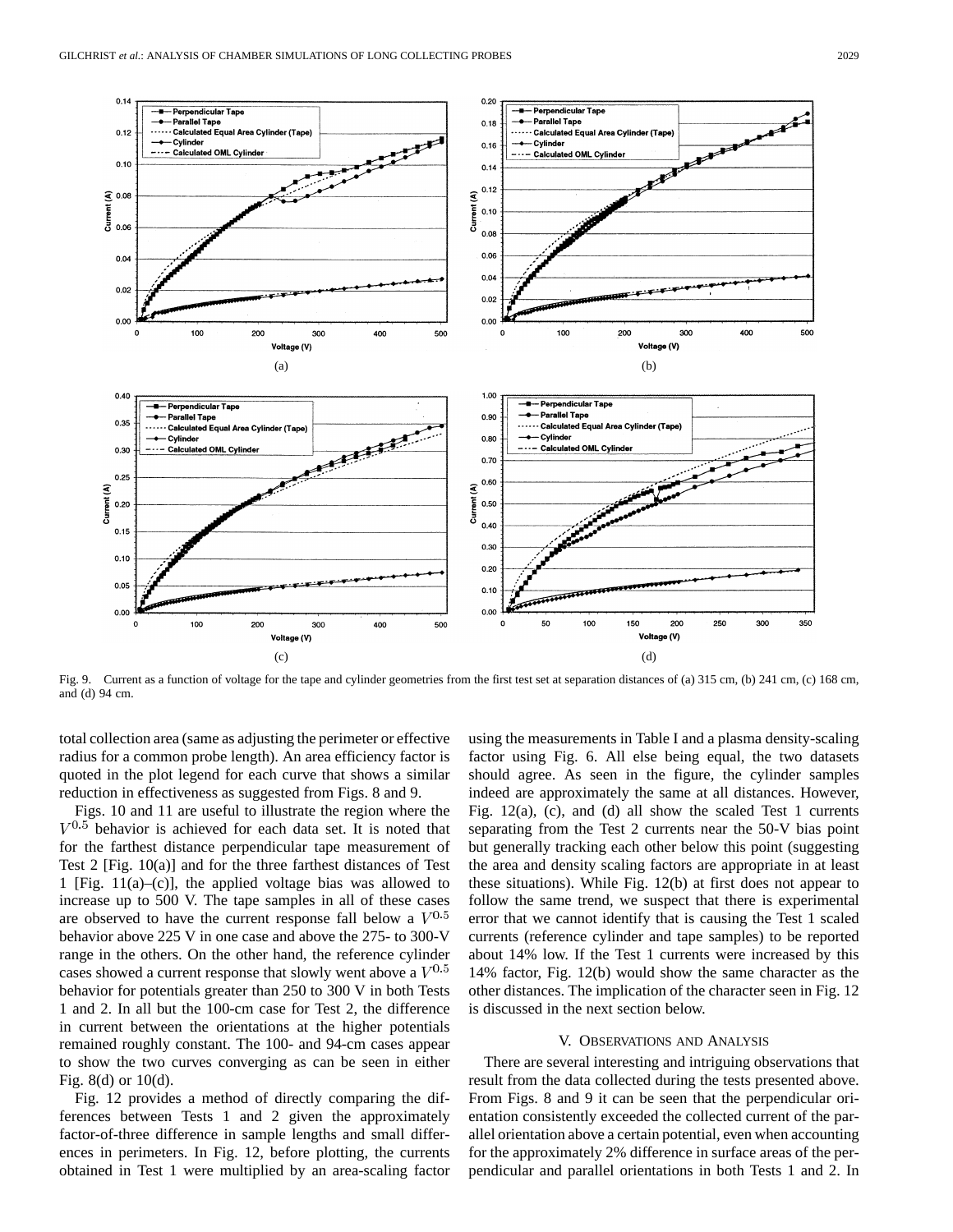

Fig. 10. "Current squared" as a function of voltage for the tape and cylinder geometries from the second test set at separation distances of (a) 305 cm, (b) 230 cm, (c) 187 cm, and (d) 100 cm.

all cases, the onset of the separation between curves for the different orientations occurred near a threshold of 50-V bias and thus must be independent of plasma density as well as current magnitude. We believe this effect must be attributed to the plasma motion.

Similarly, the fact that a  $V^{0.5}$  character is not achieved until a high bias point may also be attributed to the motion of the plasma and the energy of the ion beam (37 and 45 eV for Tests 1 and 2, respectively). Probe orientation also appears important. We conclude this by inspection of Figs. 8 and 10 for Test 2, which suggest that as the samples were moved to closer distances, it is the parallel orientation that first has a "knee" in the  $I-V$  curve and begins following a  $V^{0.5}$  slope (this is less obvious at the furthest distance). Then, at a higher bias potential, in the 150- to 200-V range, the perpendicular sample changes its slope to begin following the  $\overline{V}^{0.5}$  response. For Test 1 (Figs. 9) and 11) a similar character is less obvious until reaching the closest distance.

It is interesting to note that a change in current collection behavior beyond a certain bias threshold was also seen in the TSS–1R [24] and TSS–1 missions [25] where the threshold was at a potential of the ionospheric ion ram kinetic energy. Specifically, the TSS–1R results found that as the satellite potential exceeded the ram kinetic energy of  $O<sup>+</sup>$  ions (5.3 eV), the level of kilohertz wave activity increased dramatically [26] and a suprathermal electron population appeared at the satellite's surface [27]. The distributions of wave activity and suprathermal electron fluxes were quite nonuniform around the satellite, indicative of both ram and magnetic field limitations to the current collection. These results were also in qualitative agreement with previously reported results from the TSS-1 mission [28], but extend over a substantially larger range of currents and satellite potentials. We note that the knee in our case for the parallel orientations, occurring near 50 V in Fig. 8, is very close to the estimate of 45-eV ion beam energy determined via LIF measurements for Test 2, especially when the plasma potential correction is applied. Additional measurements will be required to determine what effects are causing the knee in our response independent of plasma density.

Regardless of possible plasma-motion-induced effects, we wish to understand how well present OML models of cylindrical probes predict the responses we observed for our tape samples (e.g., current collection capability). Sanmartín and Estes [30], [31] have considered tape geometries in the OML regime of a stationary, unmagnetized plasma and concluded that there are dimensions beyond a Debye length, depending on plasma parameters, where a thin tape could still satisfy OML collection. They define an equivalent radius  $R_{eq}$  for the tape that depends on both cross-section perimeter and shape and on dimensionless parameters in the plasma that they use to compare with a maximum allowed radius,  $R_{\text{max}}$ , for OML validity ( $R_{\text{eq}} \leq R_{\text{max}}$ ). For the tape samples here,  $R_{\rm eq} \sim$  perimeter/8  $\sim$  0.58 mm. Their conclusions for the case appropriate to our experiments ( $T_e \sim T_i$ ) would suggest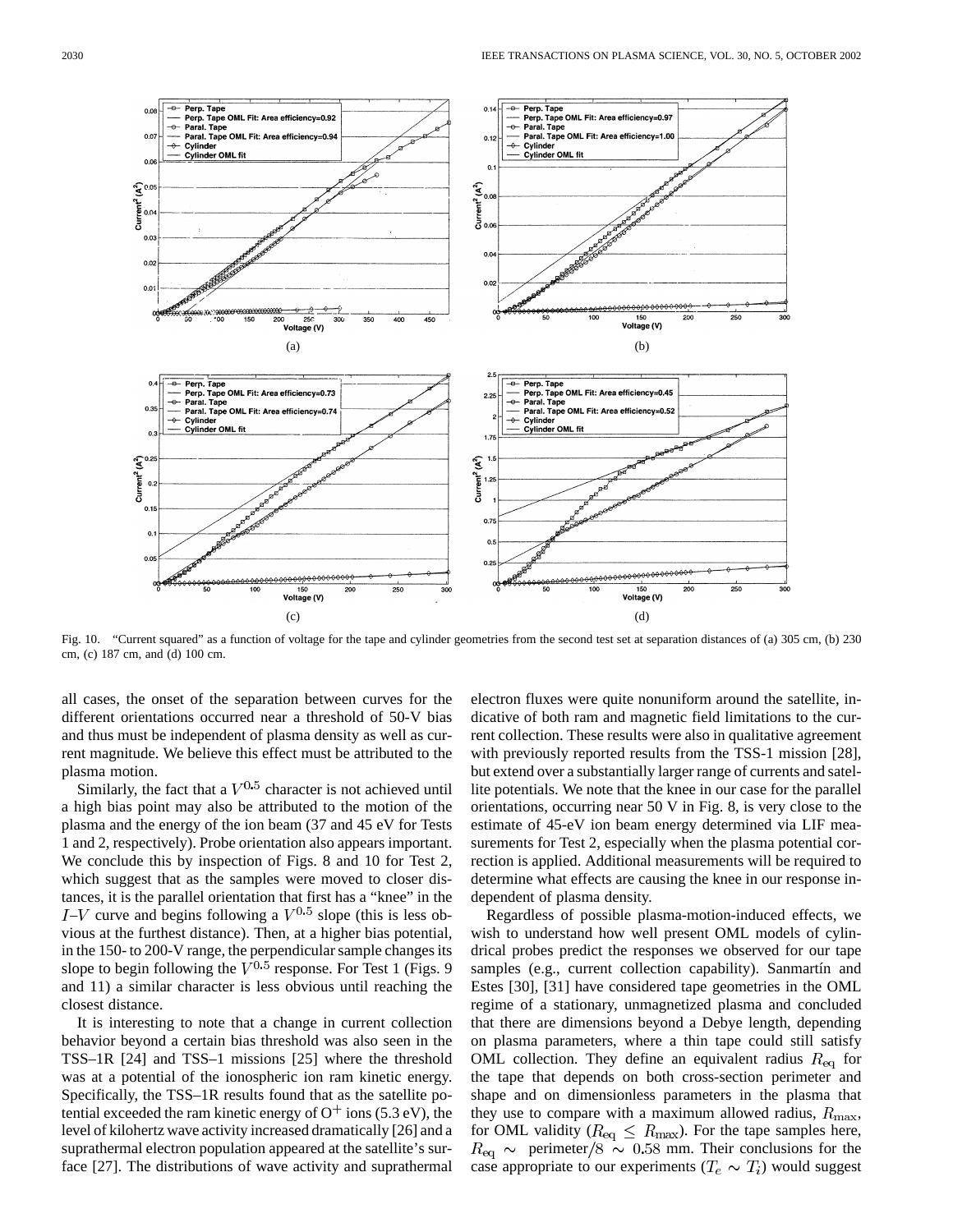

Fig. 11. "Current squared" as a function of voltage for the tape and cylinder geometries from the first test set at separation distances of (a) 315 cm, (b) 241 cm, (c) 168 cm, and (d) 94cm.

that  $R_{\text{max}} \sim \lambda_D$  and, based on Fig. 7 estimates for Debye length, we should underperform at all distances. Note that in Fig. 8 an equal-area criterion for the effective radius (0.73 mm) was used for the OML plots to compare with the tape data. If the smaller value of 0.58 mm were used, these OML curves for the tape comparison would be scaled by a factor of 0.79 and it would be concluded that the tape responses for Fig. 8(a) and (b) were somewhat enhanced, approximately in agreement for Fig. 8(c), and still underperforming for Fig. 8(d) relative to OML theory using  $R_{\text{eq}}$  as defined by Sanmartín and Estes. A similar assessment for Test 1 results shown in Fig. 9 would conclude that at all distances the actual response exceeded the OML prediction.

It may also be of practical benefit to compare our results directly with tape width given that the samples are thin. Using Fig. 7, the effective widths of the test samples in Test 2 were approximately 6.9, 8.1, 11.1, and 18.8 Debye lengths for the farthest to nearest distances, respectively. Assuming negligible thickness for the tape samples, Sanmartín and Estes [30], [31] would indicate that OML response could be maintained out to a tape width of approximately  $4\lambda_D$ . Recently reported experimental work using probes up to a few  $\lambda_D$  width by Kruijff *et al.* [17], [29] suggest OML is still valid up to the maximum dimension they tested. In the tests presented here, we have significantly exceeded this dimension. By inspection of Fig. 8 and using the 0.79 scaling factor described above it would appear that somewhere above  $11\lambda_D$  but below  $19\lambda_D$ tape width, the actual response begins to underperform an OML response. (This limit would be only slightly smaller if the equal-area OML cylinder model were used instead as in Fig. 8.) A similar analysis using Test 1 data in Fig. 9 suggests that the OML model holds even further out to at least near  $19\lambda_D$ . A more recent paper by Estes and Sanmartín [32] suggests that their threshold prediction may be weak, i.e., degradation in performance is not rapid beyond the theoretical limits. This certainly appears to be the case here.

Whether or not the experiments demonstrate that a size limit for OML validity has been reached in the moving plasma is open to interpretation. The OML character could be affected by probe size or shape, the moving mesosonic plasma around the probes, and/or experimental limitations. With regard to the latter, we have considered two possible issues: current source limitations of the thruster and probe "end-effects." Current limitations may be a concern if the collected current level exceeds what can be drawn from the plasma source without altering the environment around the probe. In general, 80% of the discharge current is estimated to be available to the emitted plasma beam, which would be 4.2 and 3.2 A for Tests 1 and 2, respectively. In Test 2 [Fig. 8(d)], up to 1.4 A was collected to the probe, which is a significant fraction (44%) of the available current emitted by the plasma source. Inspection of Fig. 12 shows that the reference cylinders agreed well at all distances. In particular, the closest distance [Fig. 12(d)] suggests that currents up to 500 mA are certainly available from the plasma source without affecting the plasma environment. If this is true, then the separations between Test 1 and 2 results in Fig. 12(a) and (c) [and a "corrected"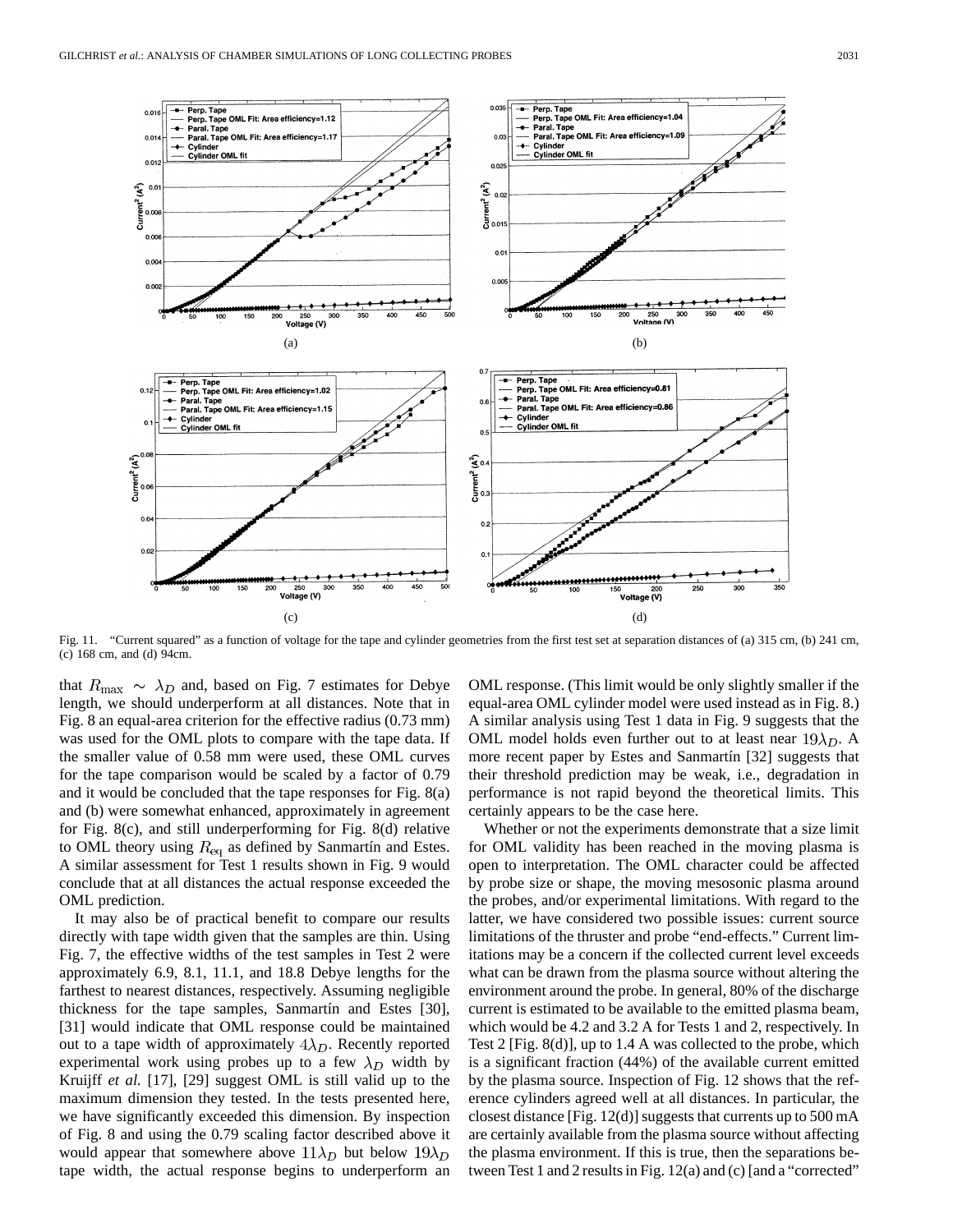

Fig. 12. Comparison of Tests 1 and 2 at separation distances, respectively, of (a) 315 and 305 cm, (b) 241 and 230 cm, (c) 168 and 187 cm, and (d) 94 and 100 cm.

Fig. 12(b)] could not be due to plasma source limitations and is caused by something else. Similarly, the deviations below the linear response at high bias potentials above 300 V in the  $I^2$ versus  $V$  plots of Test 1 (Fig. 11) and Test 2 [Fig. 10(a)] cannot be a plasma source limitation. However, we are not able to conclusively rule out plasma source issues for the highest currents achieved in Fig. 12(d). Further tests will be required to resolve this question.

We have also considered the possibility of probe end effects affecting our model results, which assumed a perfectly cylindrical probe, even though all probes were many hundreds of  $\lambda_D$ long and we would expect sheath sizes to be not too large [32]. End effects are well known and are often modeled by an ideal cylinder for the main portion of the probe with an ideal spherical collector at the end, but the effective radius of the spherical collector is found to be much wider than the actual probe radius [33] and thus difficult to model easily. We have attempted to analyze the question of end effects by taking advantage of the fact that we have data sets for two different probe lengths, with roughly the same end effects for a given bias potential (providing proper scaling for plasma density and probe dimensions are considered). As a function of bias, we would expect end effects to be small at low bias potentials and vary with  $V^{0.5}$  given that an infinite cylindrical probe would have a  $V^{0.5}$  dependence with bias voltage and a spherical collector would have a corresponding  $V^{1,0}$  relationship (electron temperature and plasma potential may also play a role). To do this analysis, we begin by defining the ratio of end-effect current to the undisturbed cylindrical probe current as either  $K_{10}$  or  $K_{30}$  for the 10- or 30-cm probes, respectively (Test 1 and 2, respectively), and use as follows (here we assume the distances are exactly a factor of 3 different and densities are equal for simplicity):

$$
I_{10} = I_{p10} + I_E = I_{p10}(1 + K_{10})
$$
\n(4)

and

$$
I_{30} = I_{p30} + I_E = I_{p30}(1 + K_{30})
$$
  
=  $3I_{p10} \left(1 + \frac{K_{10}}{3}\right)$  (5)

where  $I_{10}$  and  $I_{30}$  are the measured total currents for the two cases at a given bias potential,  $I_{pxx}$  is the portion of the total current from an ideal cylindrical probe response, and  $I_E$  is the end-effect current assumed to be the same for both probes. We define an additional parameter,  $\beta = 3I_{10}/I_{30}$ , which is the ratio of measured currents with an additional factor of 3 multiplying the 10-cm (Test 1) data. It is then possible to solve for  $K_{10}$  in terms of  $\beta$  using (4) and (5)

$$
K_{10} = \frac{\beta - 1}{1 - \frac{\beta}{3}}.
$$
\n(6)

The results of this analysis indicate that at the two farthest distances,  $K_{10}$  was on the order of 0.25 at a potential of 300 V, but at the next closest distance it has jumped to around 0.6. At the closest distance it even approaches a value of 1 (assuming there were no plasma source limitation). We do not find these results wholly satisfactory given that the  $I^2$  versus V plots in Figs. 10 and 11 are linear in the higher voltages approaching 300 V and we would expect an end effect to be indicated by a nonlinear character above the straight-line fits in the figures for the tape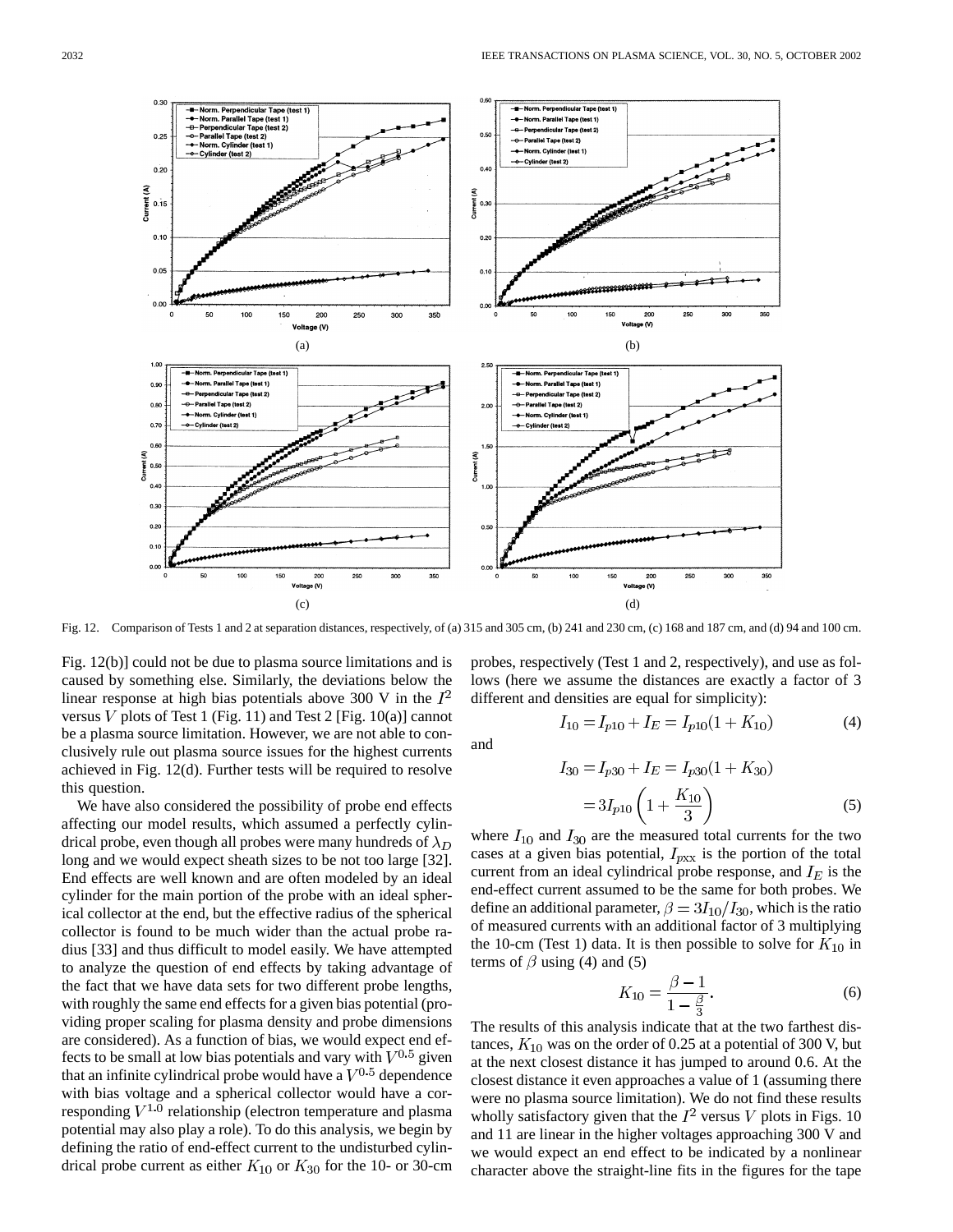samples. We are thus left to remain concerned about end effects but not able to conclusively state their importance without further experiments. However, if this analysis is correct, then end effects should be smaller by about a factor of three for the Test 2 case. In future experiments, we plan to use electrical guards at each sample end to minimize end effects, although the mechanical complexity for these small probes would be considerable.

# VI. FUTURE TESTS

We are preparing new experiments to help clarify and expand upon these initial results. First, as stated, we will be including guards to mitigate against end effects in all samples. We plan on more fully mapping and characterizing the plume and its energy distribution. We will be increasing the effective width of the tape samples to approximately  $30\lambda_D$ . We are also planning a series of tests with porous tape samples using holes and slots. The density and geometry of these holes and slots will be varied. It would be useful to determine if turbulent effects are present in the near plasma as the bias is increased beyond the incoming ion beam energy as was seen for TSS–1R. Different beam energies can be used. Magnetic field effects can also be tested.

## VII. CONCLUSION

We believe that the experimental results to date in high-speed plasma indicate that the thin tape tether will be a viable option for bare-tether geometries. Widths well above a Debye length can be used and still closely obey the theoretical response developed for OML circular cylinder collectors in an unmagnetized stationary plasma. It appears that using a circular cylinder model of equal area to the thin tape provides close agreement up to some width. However, we are not able to say based on experiment what the maximum dimension can be but it is well beyond the  $4\lambda_D$  maximum suggested by Sanmartín and Estes [30], though this was thought to be a weak constraint. What can be said is that the width can be at least  $\sim 11 \lambda_D$  and possibly wider. In fact, our Test 1 results even suggested as much as  $\sim 19 \lambda_D$ , but additional experiments at these and larger widths where issues of end effects or questions of excessive current collection (exceeding plasma source availability) are not a concern will be required to establish a definitive limit.

Regardless of the similarities with OML theory for a stationary plasma, there definitely were differences. First, orienting the tape sample parallel or perpendicular to the plasma flow yielded a divergence in the current response above a bias potential that is near the estimated energy of the incoming beam ions regardless of plasma density. The perpendicular orientation consistently collected more current. The observed split in the two curves was generally more pronounced at larger effective widths (higher densities). We note the similarity to TSS–1R results, which also had a change in its current–voltage character as the satellite potential exceeded the ram kinetic energy of  $O<sup>+</sup>$ ions (5.3 eV). Specifically, TSS–1R data showed enhanced current collection as the bias approached and exceeded the ram kinetic energy, which was attributed to turbulence and plasma heating effects. Additional experiments of our simulated tape tethers may help us determine the cause of the difference in performance for different orientations.

Second, we also note that it was necessary to be above at least the same bias potential near the ion beam energy in order to

observe a  $V^{0.5}$  current–voltage "saturated" character for either the reference cylinder or tape samples. We suggest that this is also a velocity effect not expected in a stationary plasma.

The possibility of end-effects cannot be ruled out even for our longer samples (Test 2), although we estimate that it represents less than a 10% increase in current at least at the farthest distance. In addition, current saturation due to plasma source limitations cannot be ruled out at closest distances for the long probe case (Test 2). None of these limitations significantly modify our general conclusions. In future experiments, a more sophisticated configuration will be used to minimize/eliminate these factors. We parenthetically note that adding an end collector could supplement current collection and be of some value in certain situations, as suggested in the literature [5], [7]–[10], [34].

### ACKNOWLEDGMENT

The authors would like to thank J. Van Noord, T. Patrick, and the PEPL research group for assistance in performing these experiments. The authors also wish to thank Dr. D. Cooke, Dr. R. Estes, Dr. M. Martinez-Sánchez, Dr. J. Sanmartín, Dr. N. Stone, and Dr. K. Wright for useful discussions about these results and their interpretation.

#### **REFERENCES**

- [1] J. R. Sanmartín, M. Martínez-Sánchez, and E. Ahedo, "Bare wire anodes for electrodynamic tethers," *J. Prop. Power*, vol. 9, no. 3, pp. 353–360, 1993.
- [2] N. H. Stone and C. Bonifazi, "The TSS-1R mission: Overview and scientific context," *Geophysical Res. Lett.*, vol. 25, no. 4, pp. 409–412, 1998.
- [3] L. Johnson, R. D. Estes, E. Lorenzini, M. Martínez-Sánchez, and J. Sanmartín, "Propulsive small expendable deployer system experiment," *J. Spacecraft Rockets*, vol. 37, no. 2, pp. 173–176, 2000.
- [4] J. Van Noord, B. West, and B. Gilchrist, "Electrodynamic tape tether performance with varying tether widths at low Earth altitudes," in *39th Aerospace Sciences Meeting Exhibit*, Reno, NV, Jan. 8–11, 2001, AIAA Paper 2001-1141.
- [5] N. H. Stone and P. A. Gierow, "A preliminary assessment of passive end-body plasma contactors [for electrodynamic tether systems]," in *39th Aerospace Sciences Meeting Exhibit*, Reno, NV, Jan. 8–11, 2001, AIAA Paper 2001-1165.
- [6] M. Dobrowolny, G. Vannaroni, and F. De Venuto, "Electrodynamic deorbiting of LEO satellites," *Nuovo Cimento*, vol. 23C, no. 1, pp. 85–105, 2000.
- M. Dobrowolny and F. Vannaroni, private communication, 1999.
- [8] R. D. Estes, J. Sanmartín, and M. Martínez-Sánchez, "Performance of bare-tether systems under varying magnetic and plasma conditions," *J. Spacecraft Rockets*, vol. 37, no. 2, pp. 197–204, 2000.
- [9] E. Ahedo and J. Sanmartín, "Analysis of bare-tether systems for deorbiting low-Earth-orbit satellites," *J. Spacecraft Rockets*, vol. 39, no. 2, pp. 198–205, 2002.
- [10] J. R. Sanmartín, R. D. Estes, and E. C. Lorenzini, "Efficiency of different types of ED-tether thrusters," in *Space Technol. Applicat. Int. Forum (STAIF-2001)*, Albuquerque, NM, Feb. 11–14, 2001.
- [11] L. Johnson, B. E. Gilchrist, R. D. Estes, E. Lorenzini, and J. Ballance, "Propulsive small expendable deployer system (ProSEDS) space experiment,", Paper AIAA-98-4035, 1998.
- [12] J. Van Noord and R. Strumfels, "Electrodynamic tether optimization for the STEP-AirSEDS mission," in *37th Joint Prop. Conf.*, Salt Lake City, UT, July 8–11, 2001, Paper AIAA 2001-3980.
- [13] R. L. Forward, "Failsafe multistrand tether structures for space propulsion,", Paper AIAA-92-3214, 1992.
- [14] A. D. Gallimore, S.-W. Kim, J. E. Foster, L. B. King, and F. S. Gulczinski, III, "Near and far field plume studies of a one-kilowatt arcjet," *AIAA J. Prop. Power*, vol. 12, pp. 105–111, 1996.
- [15] R. O. Jenkins and W. G. Trodden, *Electron and Ion Emission From Solids*. New York: Dover, 1965.
- [16] J. M. Haas, F. S. Gulczinski, III, A. D. Gallimore, G. G. Spanjers, and R. A. Spores, "Performance characteristics of a 5 kW laboratory Hall thruster,", Paper AIAA-98-3503, 1998.